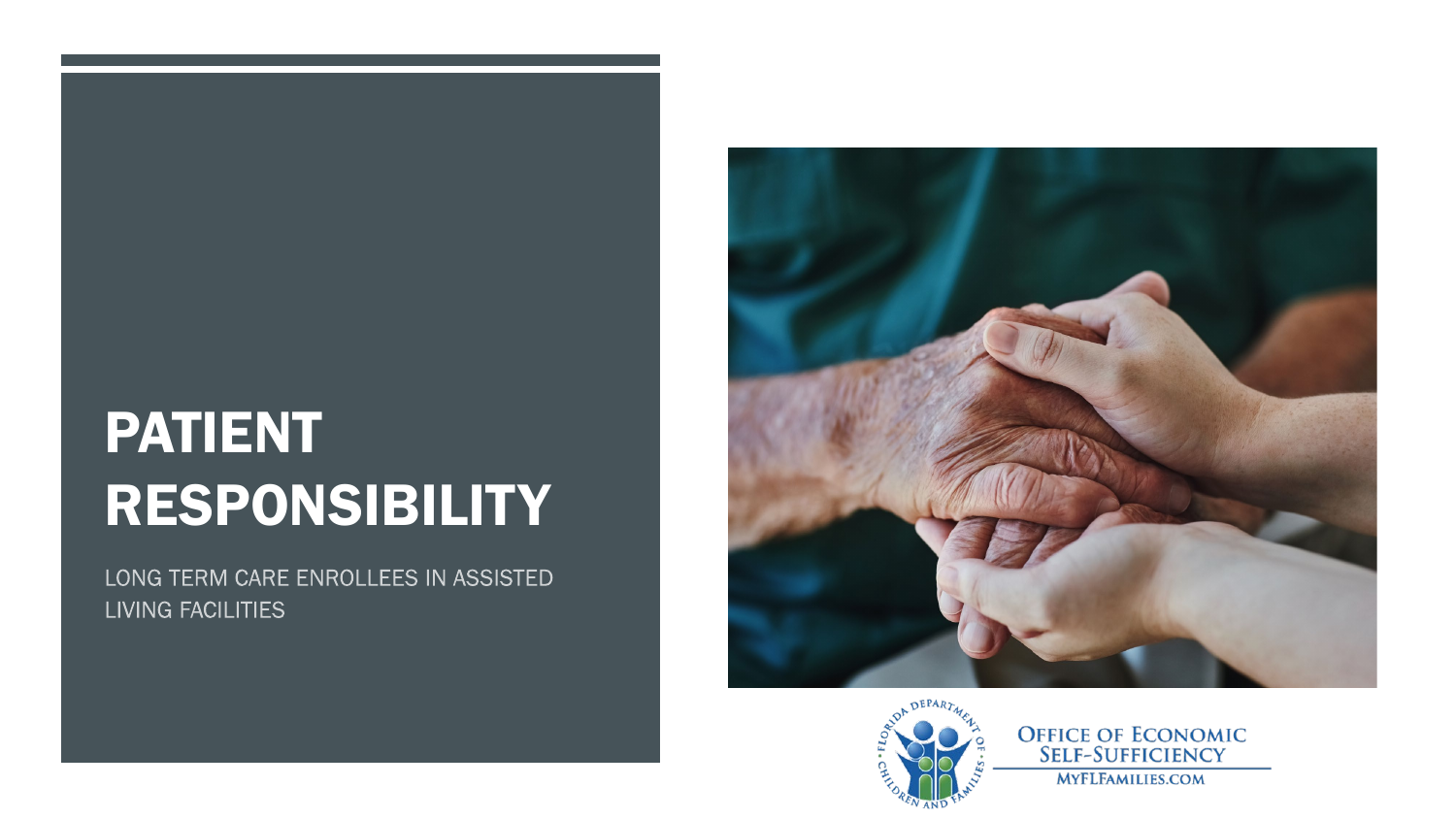Patient responsibility is the amount enrollees must contribute toward the cost of their healthcare.

# WHAT IS PATIENT RESPONSIBILITY?

This is the cost of long-term care services not paid for by the Medicaid program, for which the enrollee is responsible.

The amount of patient responsibility is determined by the Department of Children and Families (DCF) and is based on income and choice of residence.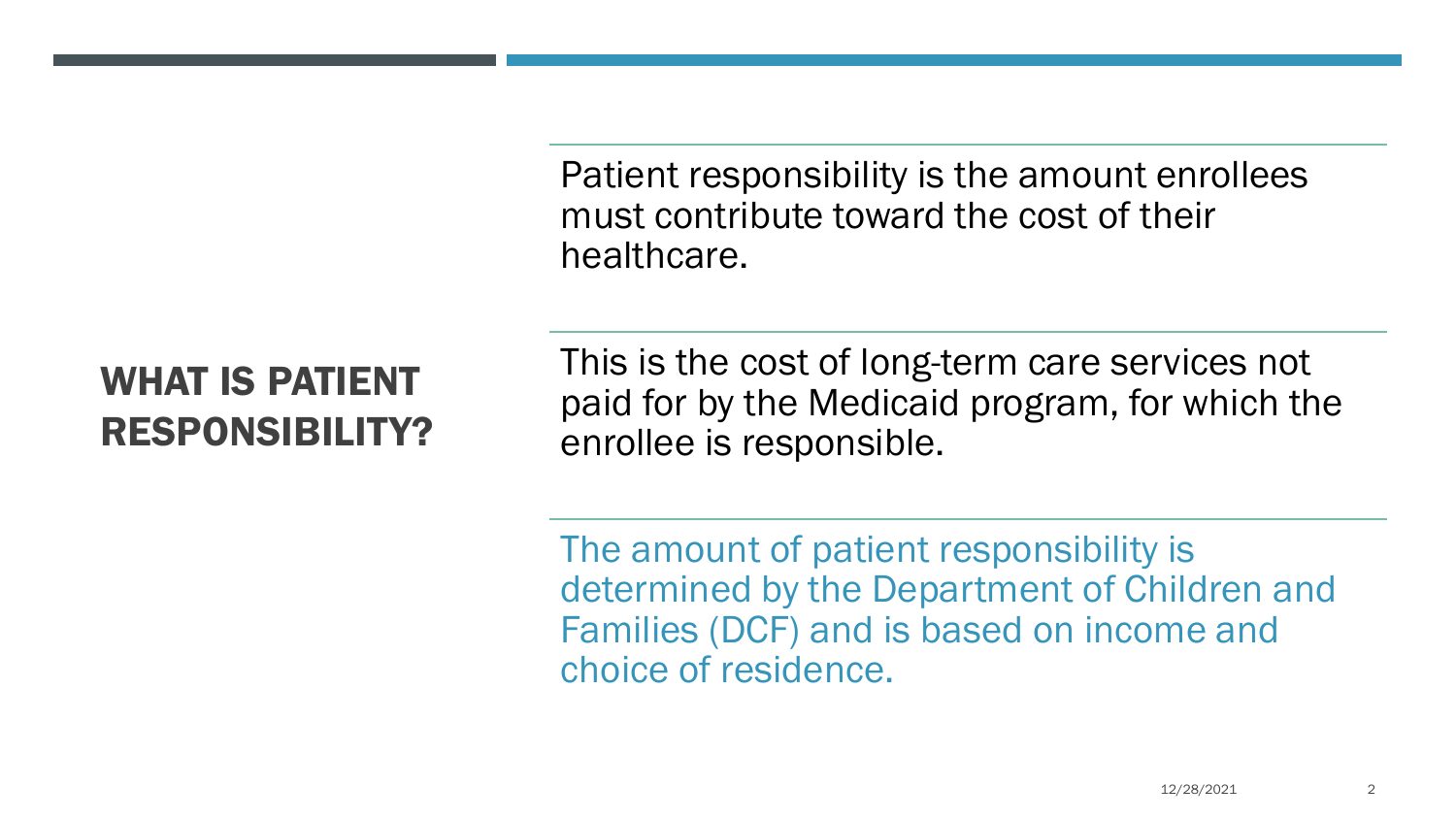# IS PATIENT RESPONSIBILITY REQUIRED IN MEDICAID HOME AND COMMUNITY-BASED SERVICES (HCBS) WAIVERS?

Yes. Medicaid must reduce payments for HCBS provided under the **Statewide** Medicaid Managed Care (SMMC)Long-term Care (LTC) waiver, by the amount of the enrollee's patient responsibility, in compliance with:

- Title 42, Section 435.726, [Code of Federal Regulations](http://www.ecfr.gov/cgi-bin/ECFR?page=browse);
- Section 1924 of the **Social Security Act**; &
- Section 2404 of the [Affordable Care Act \(ACA\)](https://www.congress.gov/111/plaws/publ148/PLAW-111publ148.pdf)

\*This includes residents in Assisted Living Facilities (ALFs).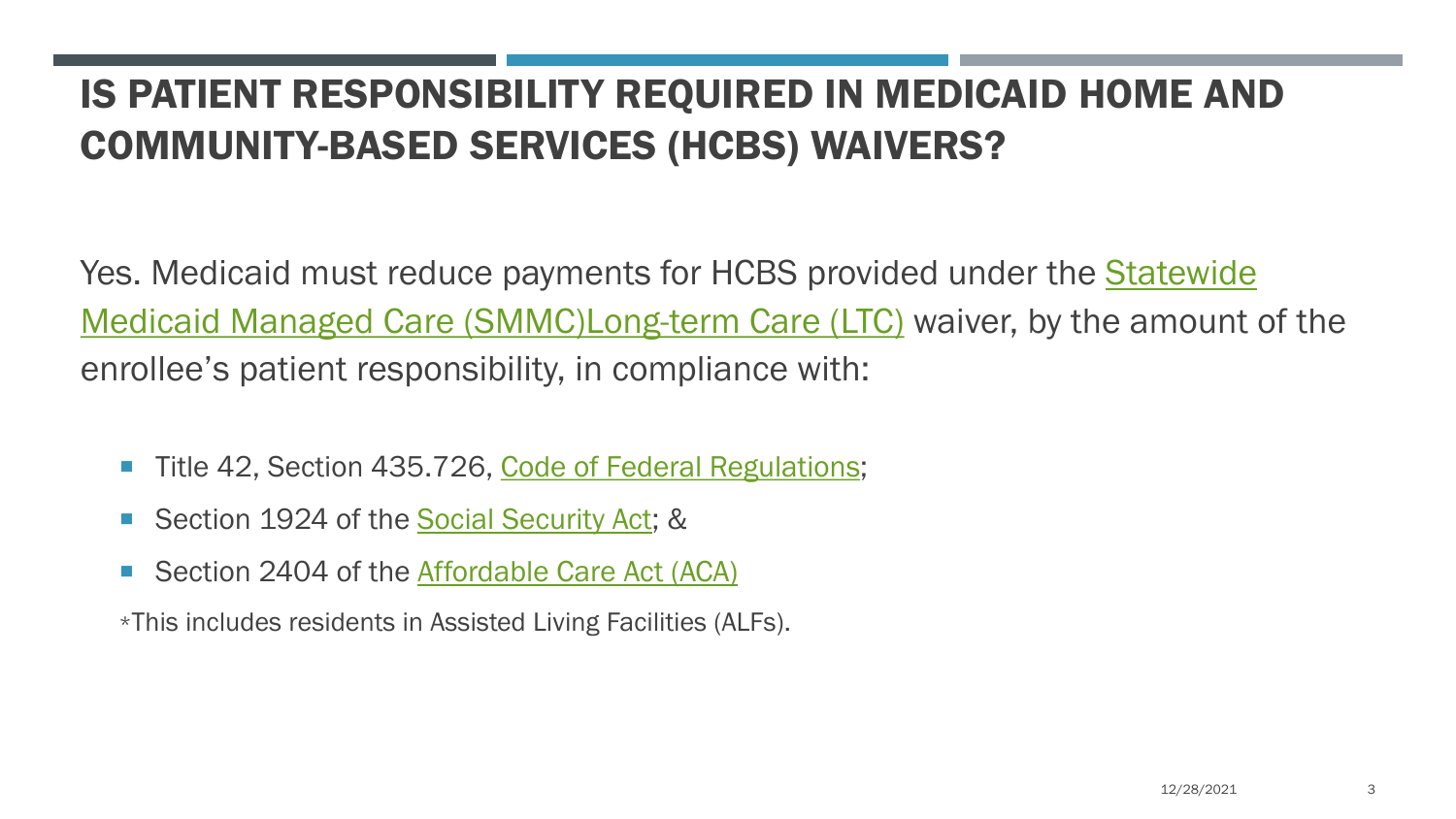#### WHO DETERMINES THE AMOUNT OF PATIENT RESPONSIBILITY?

The Department of Children and Families (DCF) is the only entity that can determine the amount of patient responsibility for an SMMC LTC enrollee.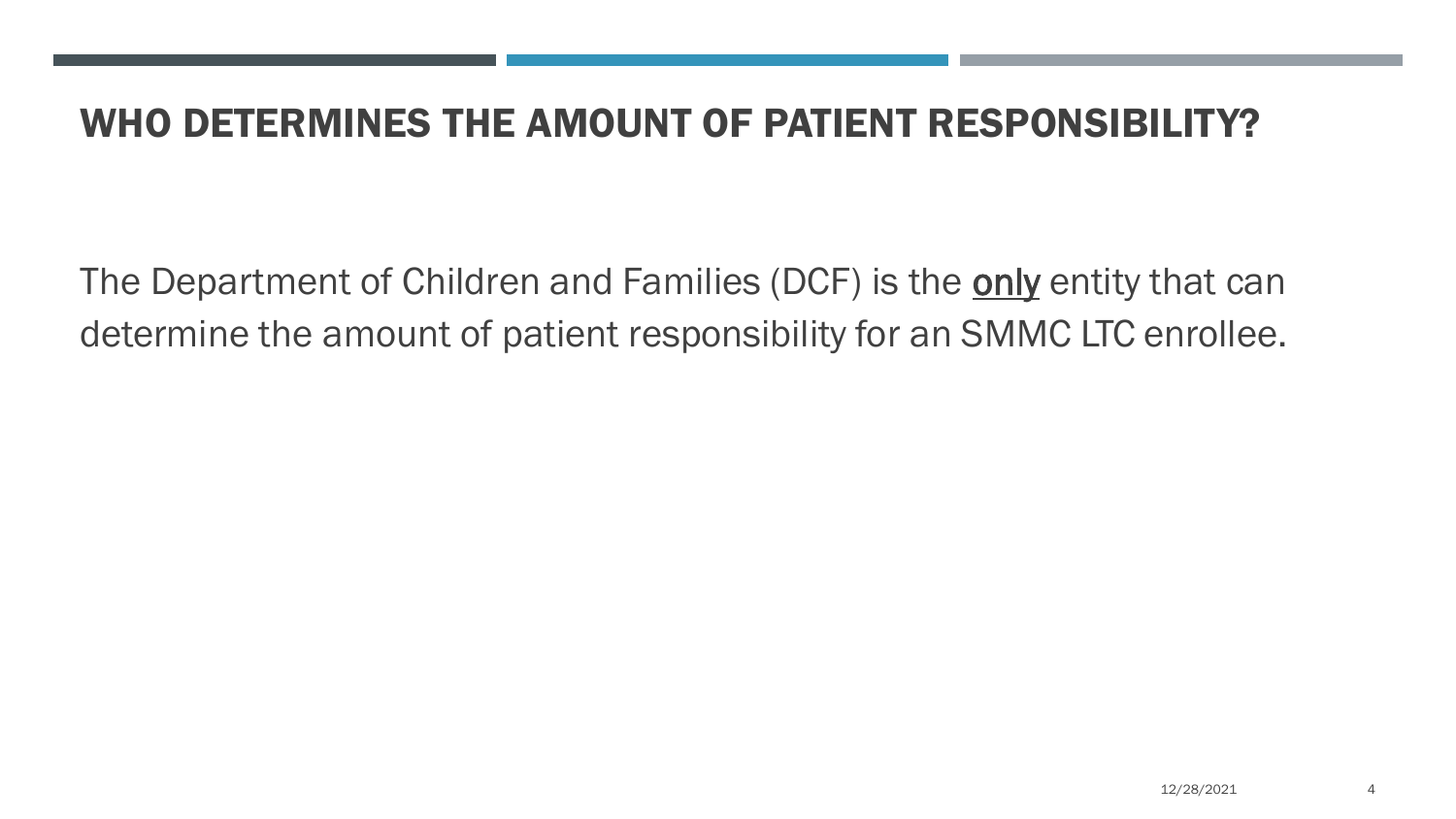# HOW DOES DCF DETERMINE THE AMOUNT OF PATIENT RESPONSIBILITY?

DCF determines the amount of patient responsibility for SMMC LTC enrollees through the post-eligibility treatment of income process, according to the requirements in:

- Chapter 65A-1.7141, [Florida Administrative Code](https://www.flrules.org/Default.asp); and
- Title 42 Section 435.726, [Code of Federal Regulations.](https://www.ecfr.gov/current/title-42/chapter-IV/subchapter-C/part-435/subpart-H?toc=1)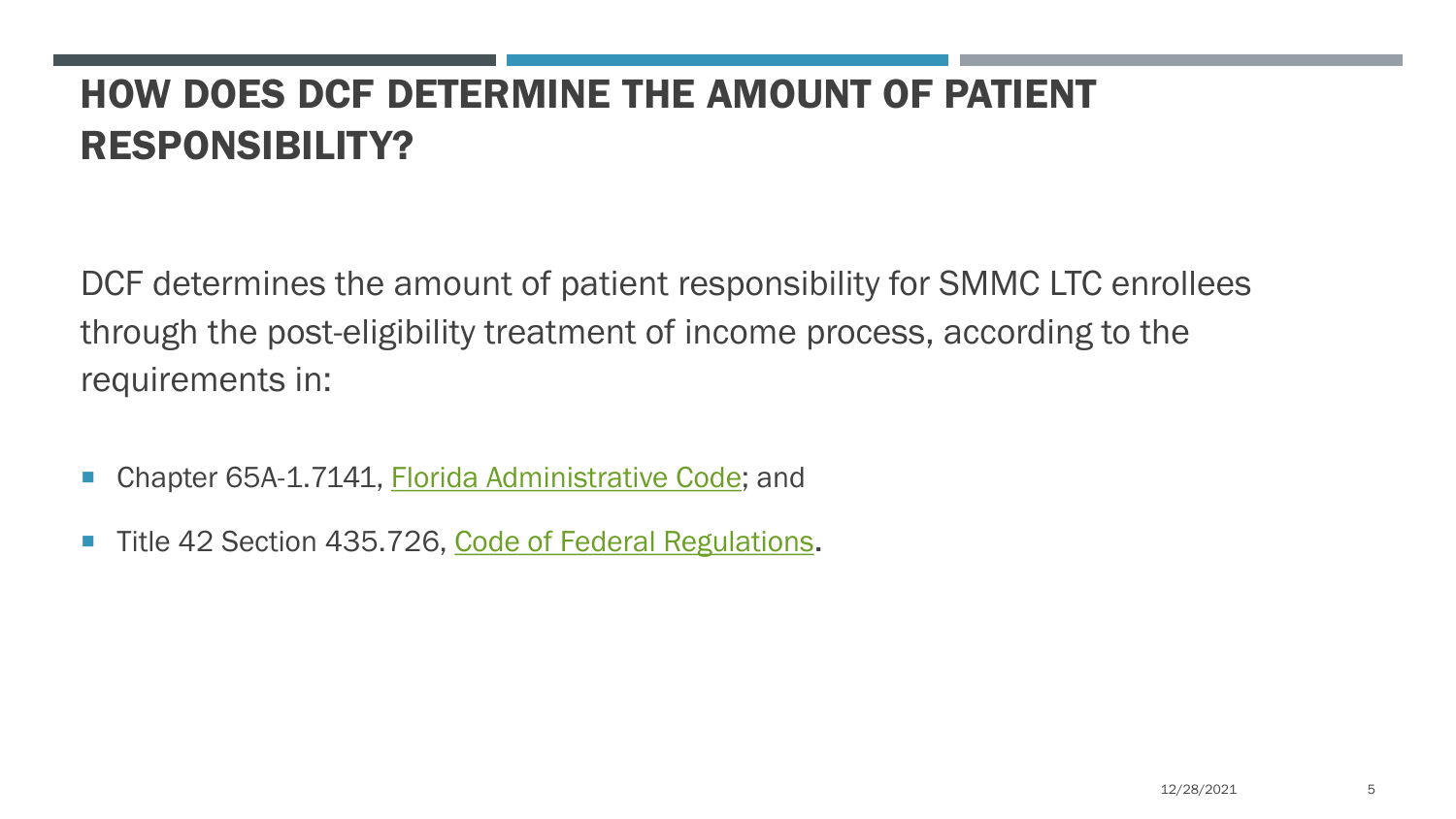## WHAT ARE THE KEY COMPONENTS OF PATIENT RESPONSIBILITY?

The key components of patient responsibility are the enrollee's:

- **Income**
- **Personal Needs Allowance (PNA)**
- **Allowable deductions and/or** expenses such as:
	- Community spouse/dependents
	- Court ordered child support
	- Medical expenses not paid by third party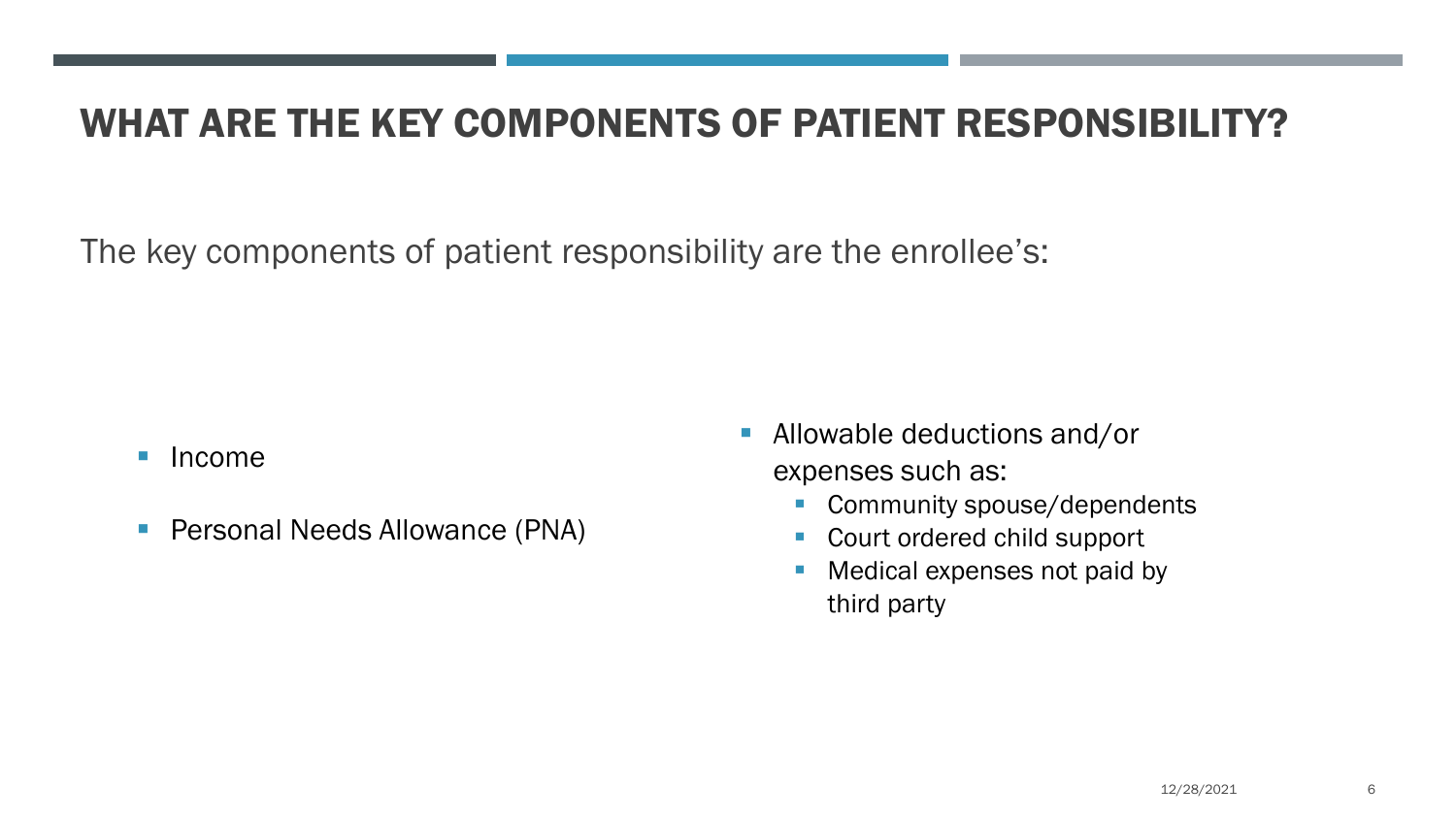WHAT IS A PERSONAL **NEEDS** ALLOWANCE (PNA)?

This is the amount of monthly income DCF calculates the SMMC LTC enrollee may keep to pay for personal expenses.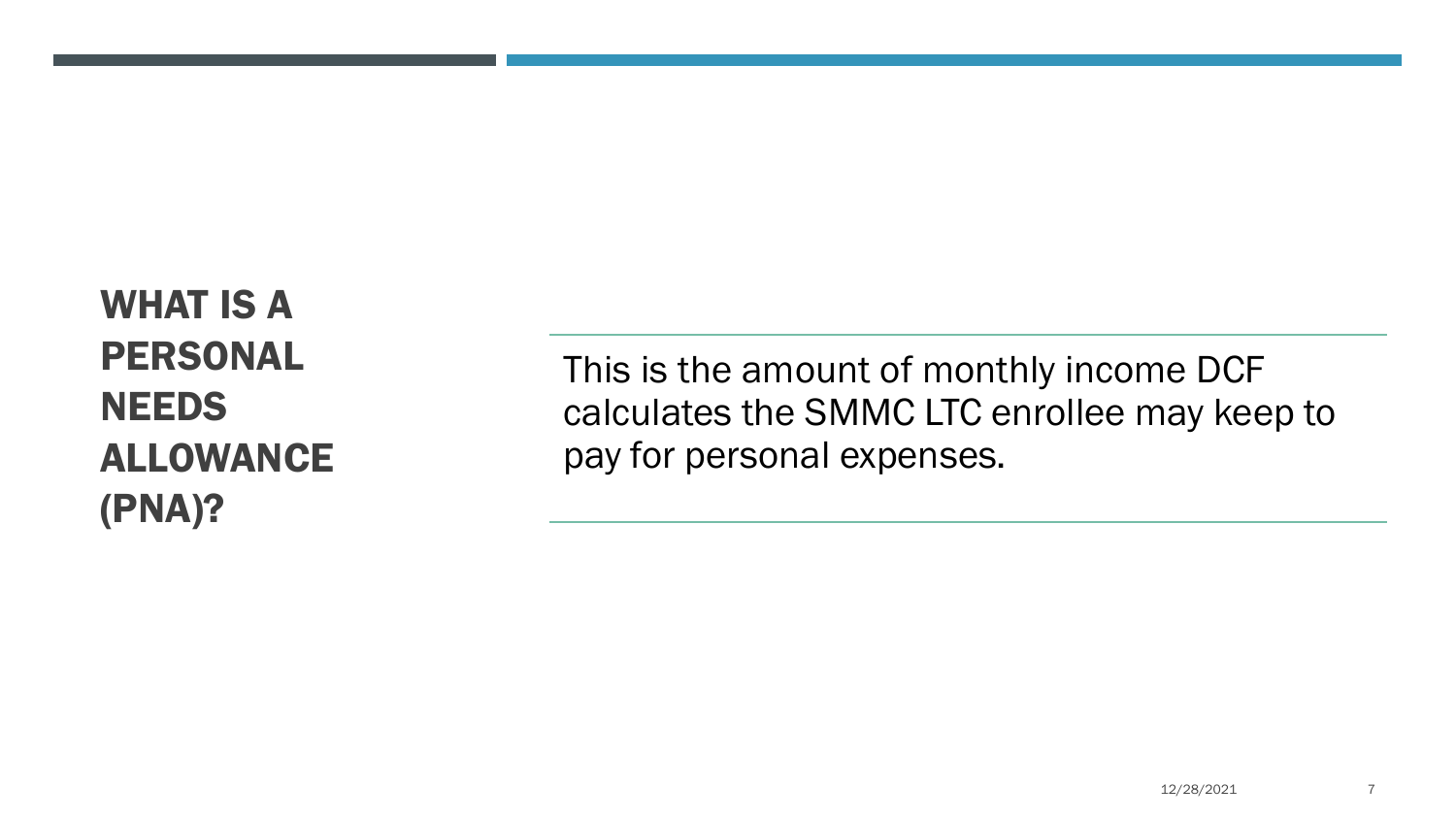#### HOW IS PNA CALCULATED?

For SMMC LTC enrollee's residing in an ALF, the PNA is determined based on the ALF's monthly basic room and board charges (three meals per day and a semi-private room) plus 20% of the current year's Federal Poverty Level (FPL).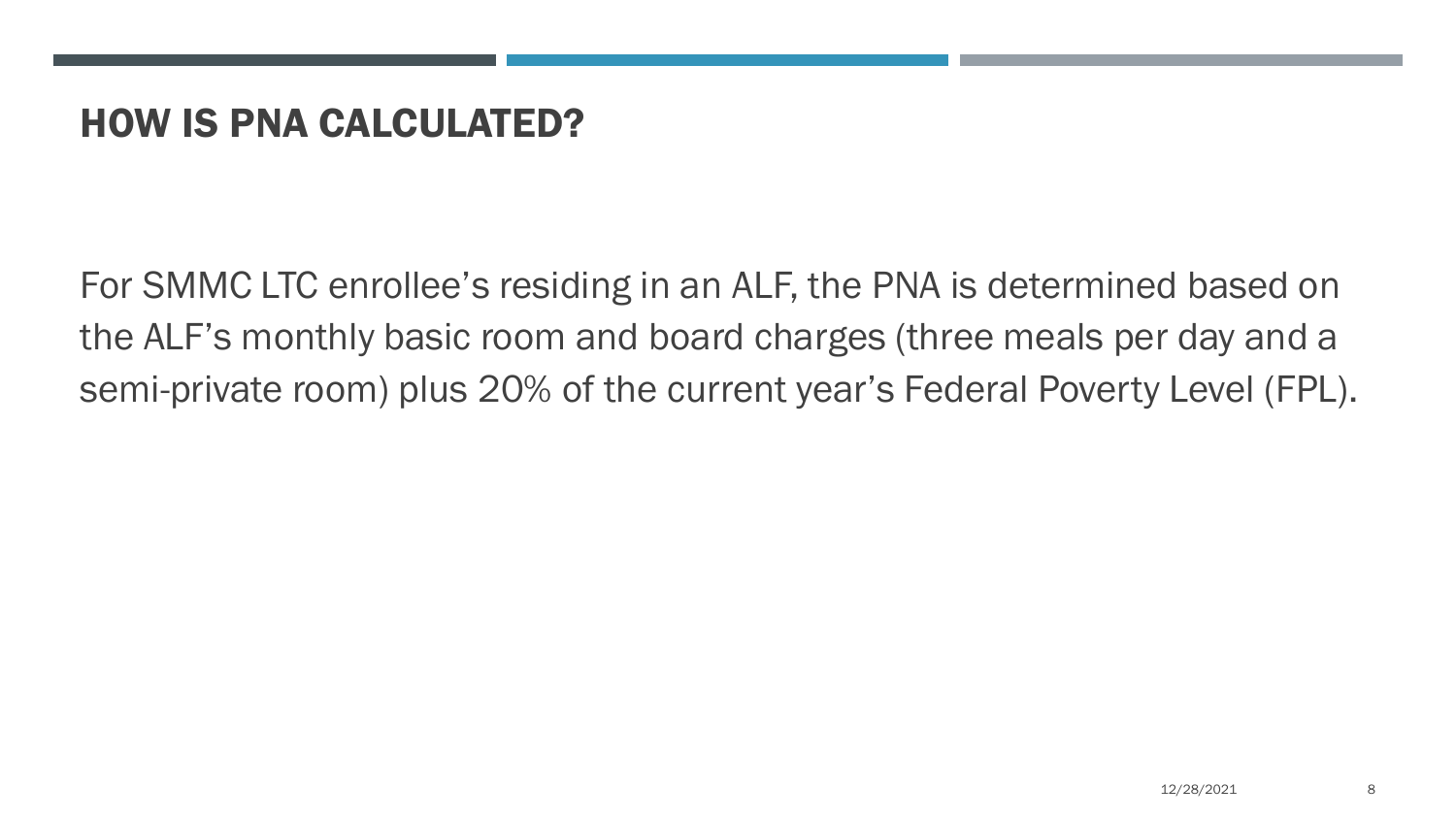#### PNA CALCULATION EXAMPLE

For an SMMC LTC enrollee residing in an ALF in 2021 with a \$1,500 monthly basic room and board charge.

> \$1,500 Monthly ALF basic room and board charge + \$215 20% of the 2021 Federal Poverty Level (FPL)

\$1,715 Personal Needs Allowance (PNA)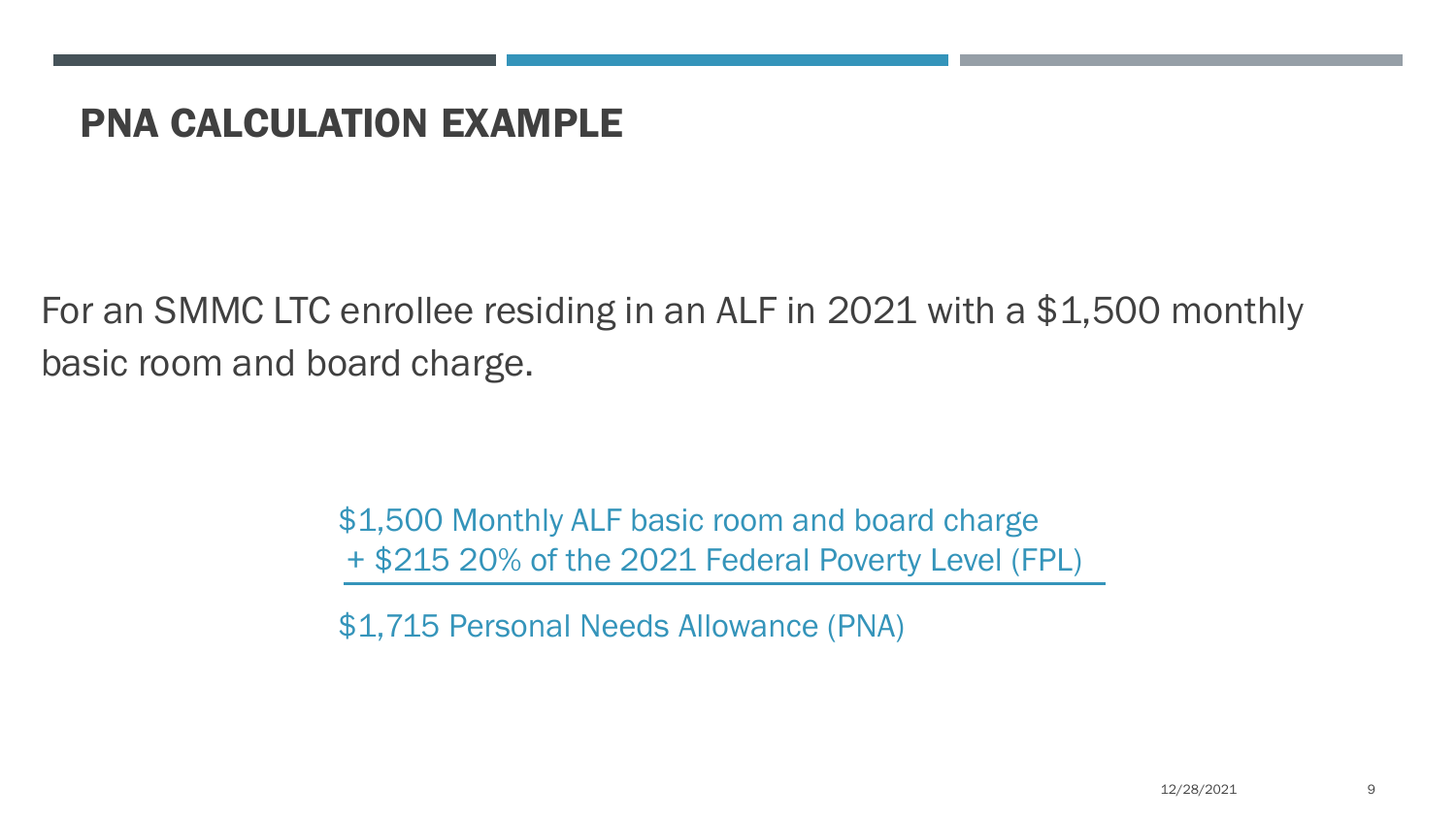### IS PNA CALCULATED DIFFERENTLY FOR SMMC LTC ENROLLEES IN A NURSING FACILITY?

Yes. The PNA for SMMC LTC enrollees residing in a nursing facility is \$130.

**- Chapter 65A-1.7141, [Florida Administrative Code](https://www.flrules.org/Default.asp)**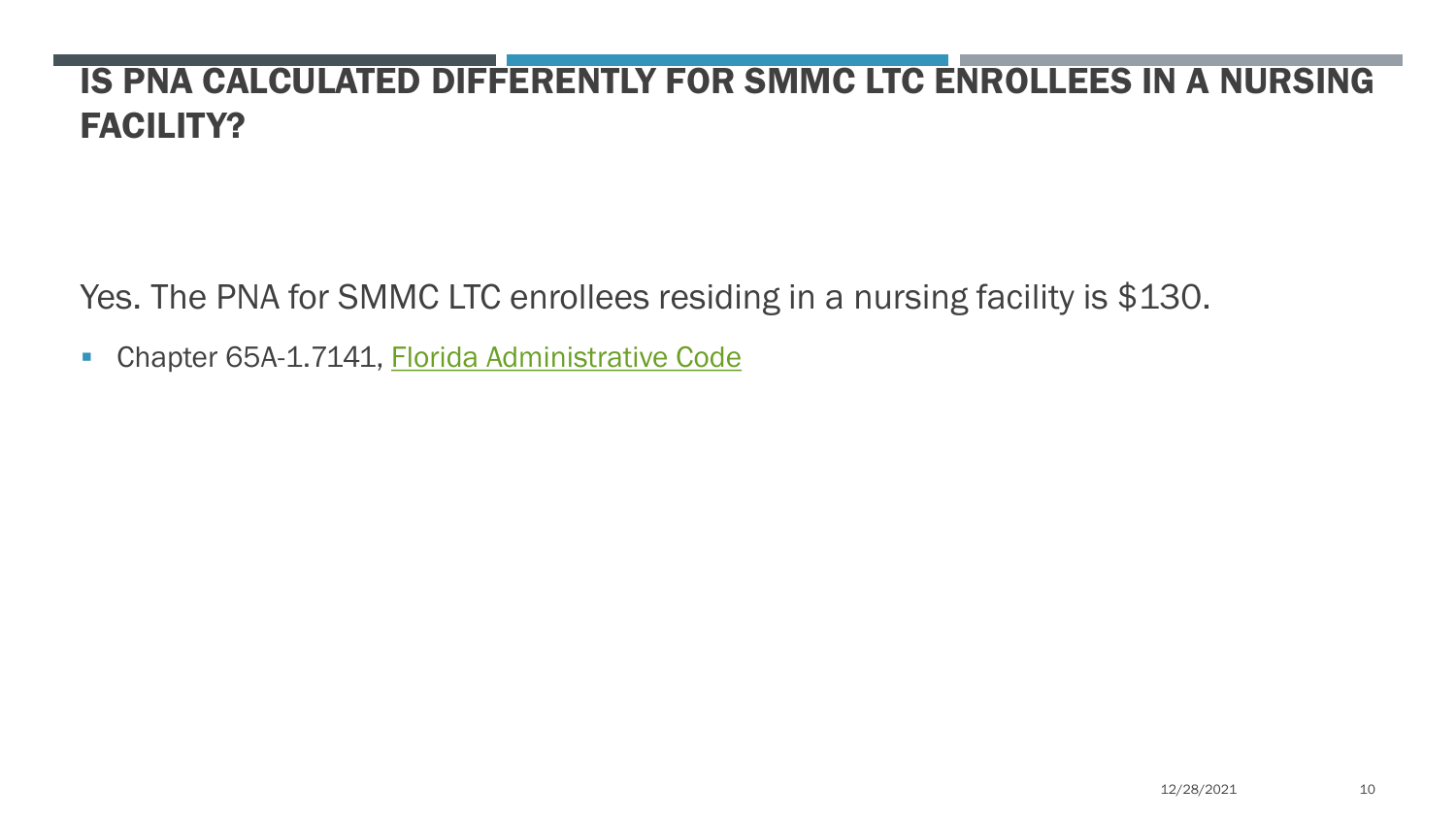#### HOW CAN A SMMC LTC ENROLLEE SPEND THEIR PNA?

The enrollee may use the PNA to pay for the ALF's monthly basic room and board charges, and cover personal expenses for items such as shoes, clothing, and magazines.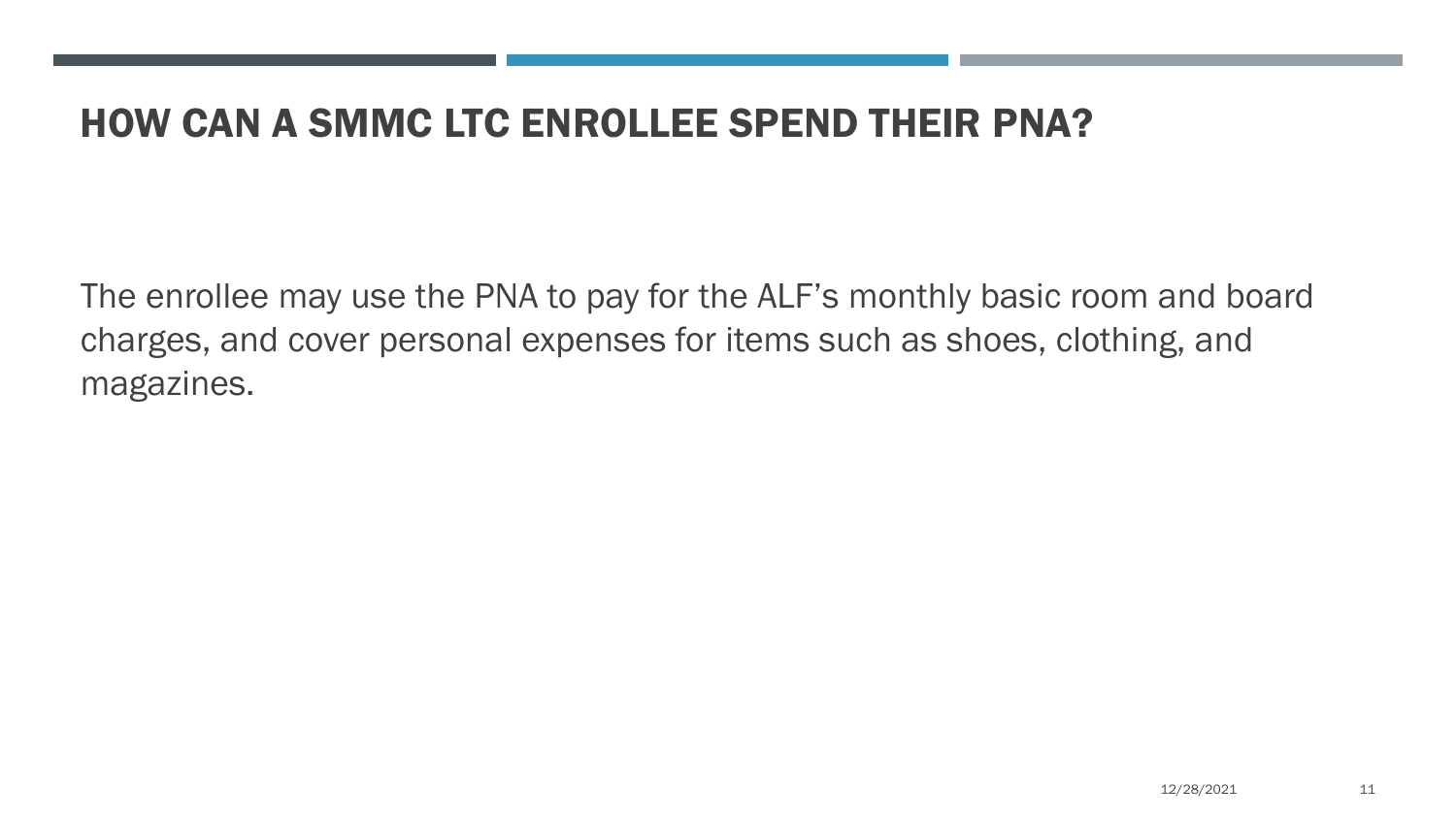#### HOW DOES DCF USE THE PNA TO CALCULATE PATIENT RESPONSIBILITY FOR AN SMMC LTC ENROLLEE?

- **Patient responsibility is determined by subtracting the personal PNA and other** allowable deductions from the individual's gross monthly income.
- Refer to DCF Policy Passage 2640.0118 Personal Needs Allowance for more details.
- [DCF Policy Manual](https://www.myflfamilies.com/service-programs/access/program-policy-manual.shtml)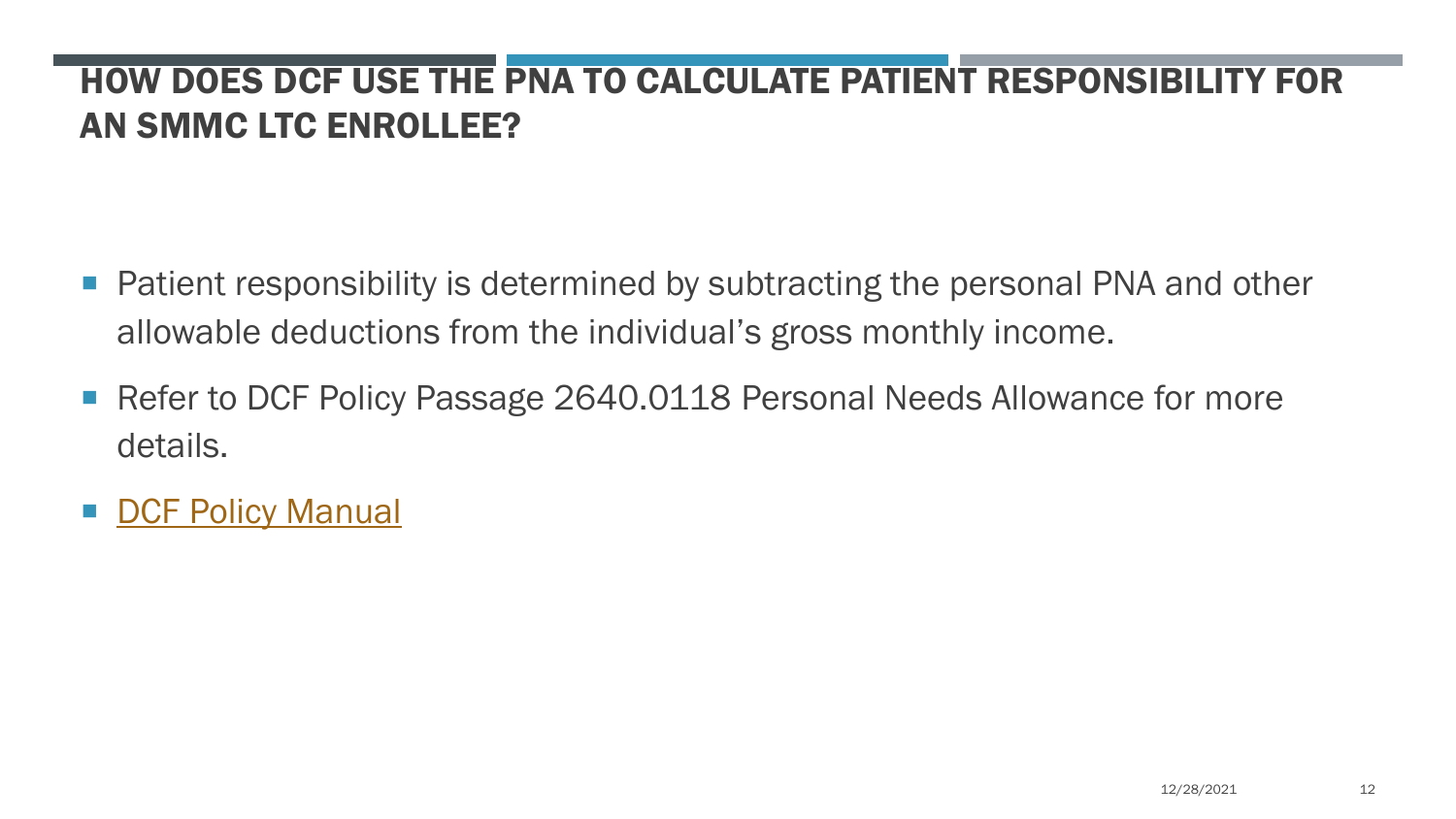## PNA CALCULATION EXAMPLE

For an SMMC LTC enrollee residing in an ALF in 2021 with \$1,750 monthly Social Security Disability (SSDI) income, a \$1,500 monthly basic room and board charge and \$0 uncovered medical expenses (UMEDs).

\$1,750 SSDI income

- \$1,500 Monthly ALF basic room and board charge
	- \$215 20% of the 2021 Federal Poverty Level (FPL)

- \$0 Uncovered Medical Expenses (UMED)

\$35 Monthly Patient Responsibility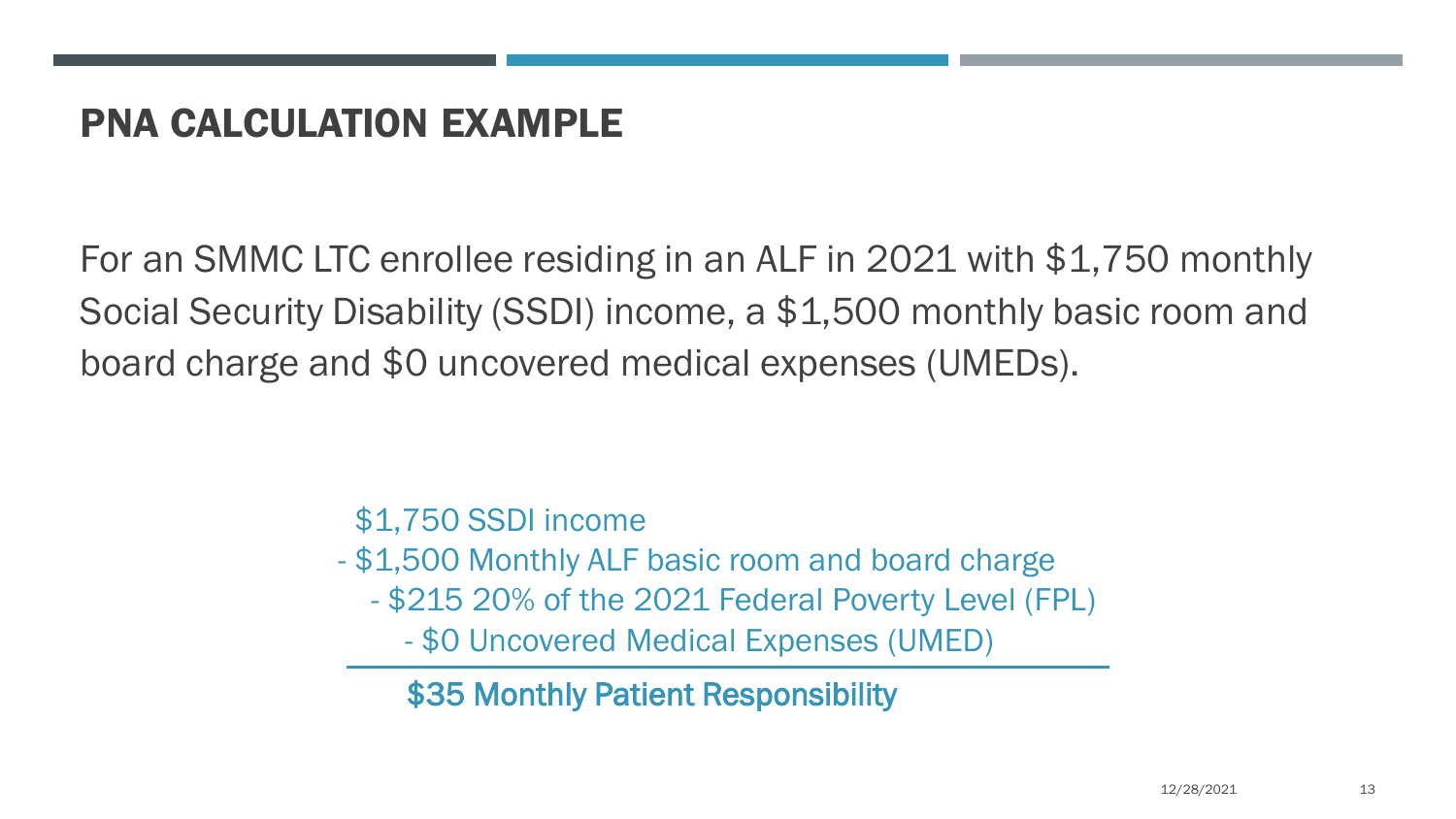## HOW DOES DCF KNOW THE ALF'S MONTHLY BASIC ROOM AND BOARD CHARGE?

At application, the ALF may provide DCF with documentation of the amount of their monthly basic room and board charges for HCBS waivers.

- **Basic room and board charges cover three meals per day and a semi-private room.**
- **Basic room and board charges do not cover any other goods or services.**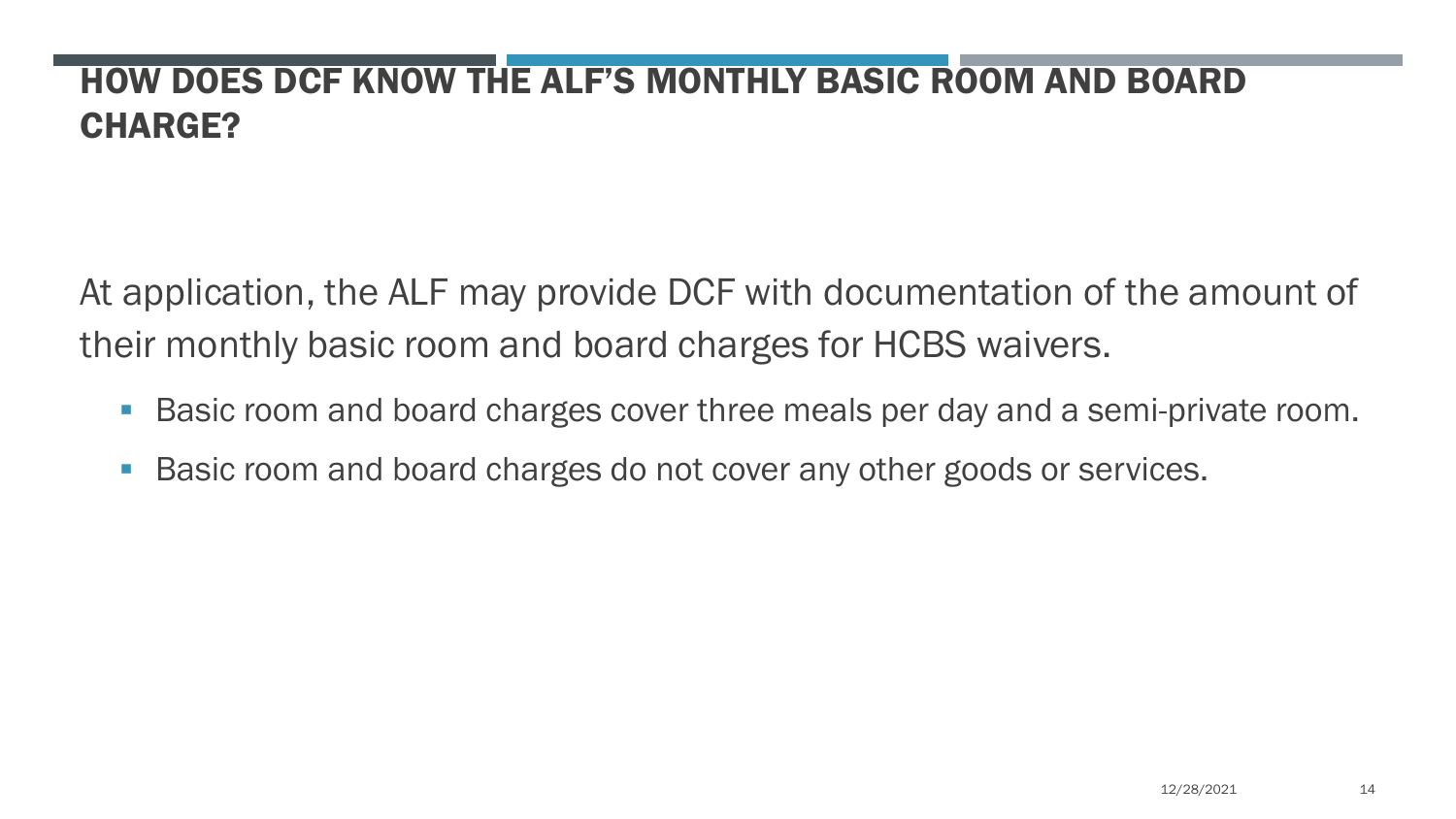#### WHAT WILL DCF ACCEPT AS DOCUMENTATION OF THE FACILITY'S MONTHLY BASIC ROOM AND BOARD CHARGE?

- If the individual is enrolled in an SMMC LTC plan, then at application, the case manager provides DCF with the basic room and board charge via the CF-ES 2515 form – Certification of Enrollment Status for HCBS.
- **If the individual has been released from the SMMC LTC waitlist and is applying at DCF for** waiver eligibility, the Aging and Disability Resource Center (ADRC) will provide DCF with the basic room and board charge via the CF-ES 2515 form.
- **If the individual has not yet been enrolled in an SMMC plan, then DCF will accept a letter** from the ALF that includes all information on next slides.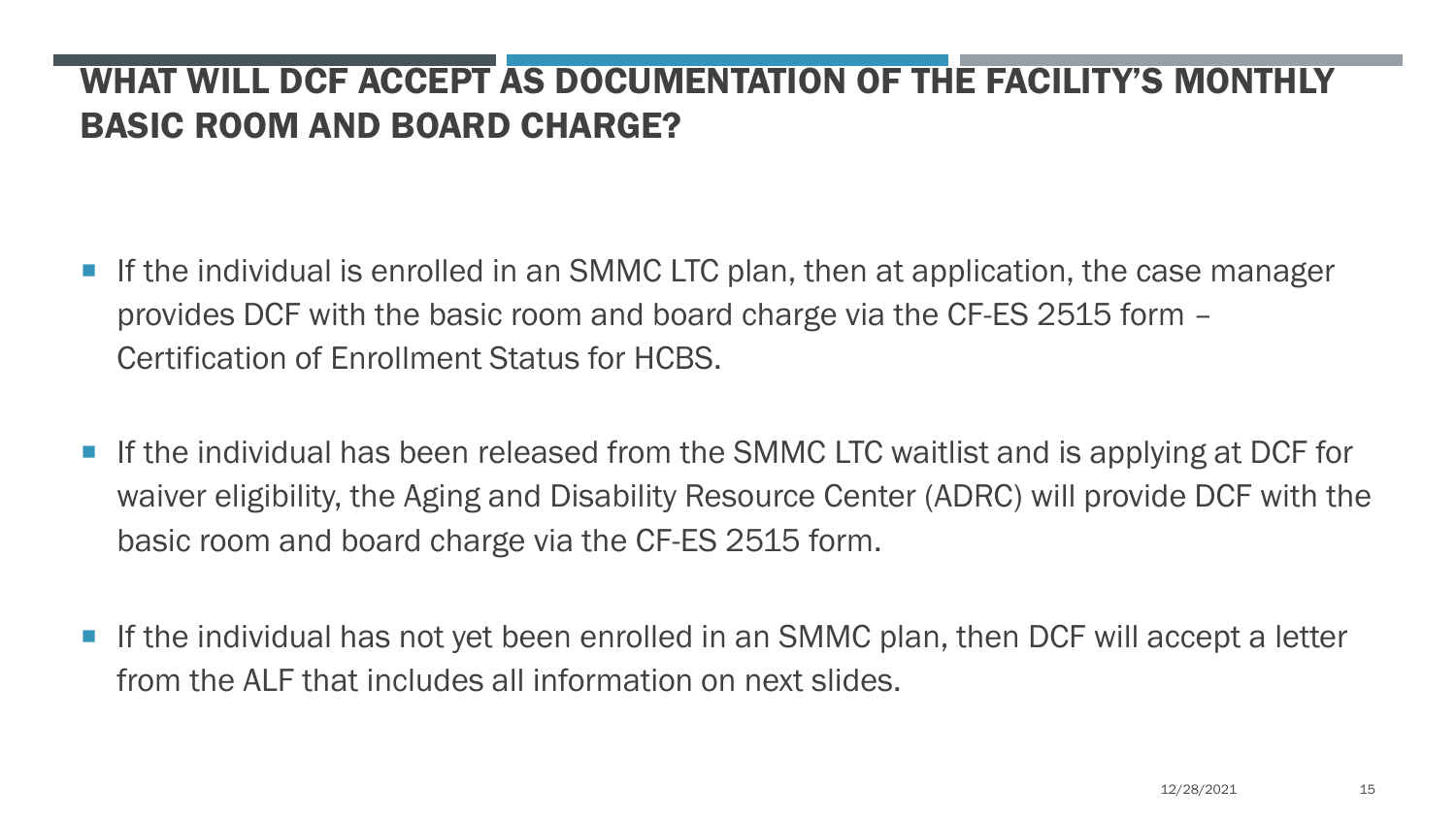## DOCUMENTATION FROM THE ALF MUST INCLUDE:

- 1. ALF's business name, street address with city, state, and zip code, telephone number, and fax number;
- 2. Date the letter was written;
- 3. ALF resident's name (first name, middle initial and last name);
- 4. ALF resident's date of birth (include month, day and year);
- 5. ALF resident's Social Security Number or DCF Access Number;
- 6. Date of admission to the ALF (include month, day and year);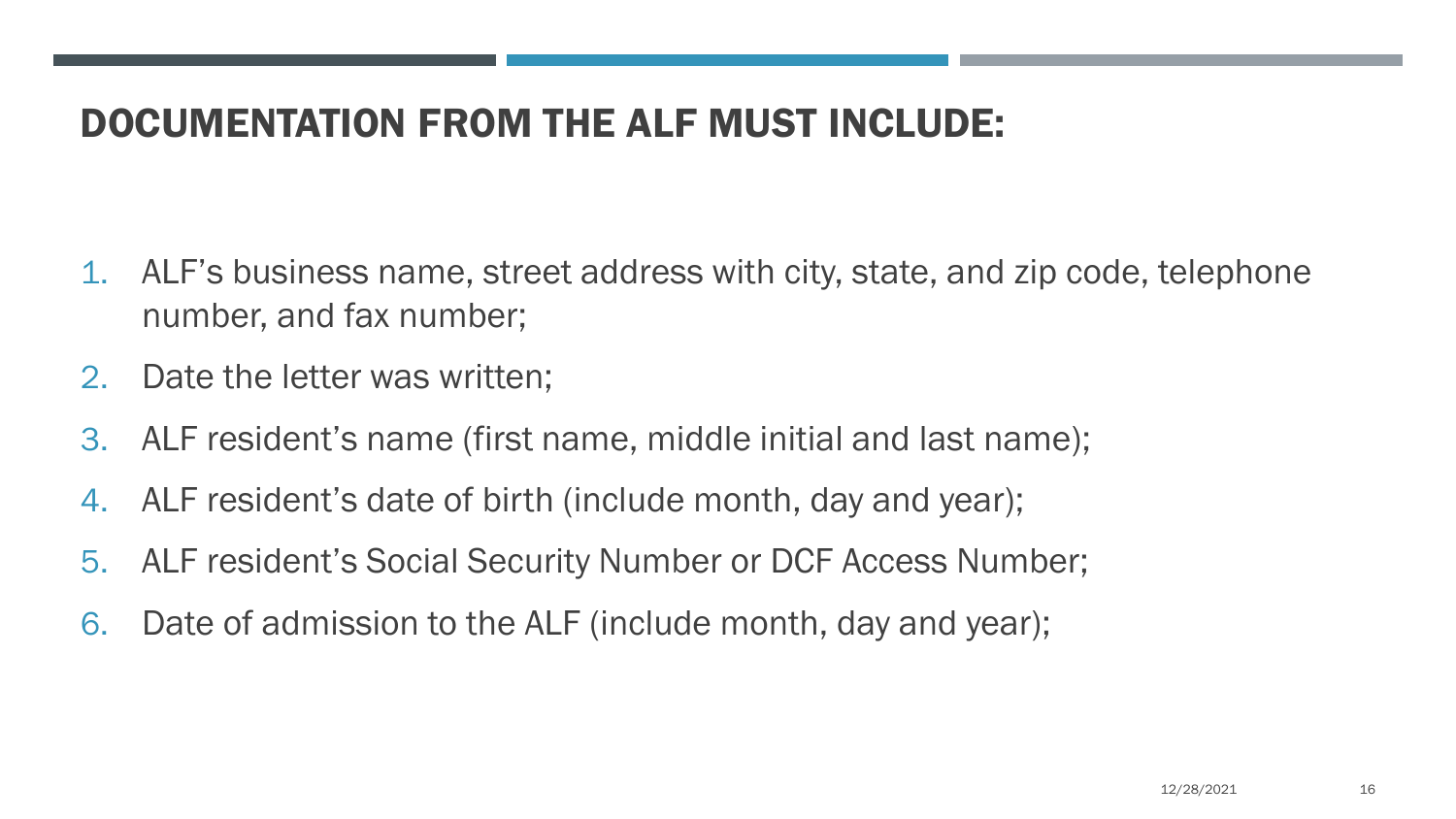## DOCUMENTATION FROM THE ALF MUST INCLUDE:

- 7. ALF's basic room and board rate for the provision of three meals per day and semi-private room per month (dollar value);
- 8. Contact information for the individual to whom DCF can address any questions (first and last name, job title, and telephone number with the area code);
- 9. Signature (of person authorized to provide this information) along with:
	- Date letter signed (include month, day and year);
	- Printed first and last name person authorized to provide this information; and
	- Printed job title of person authorized to provide this information.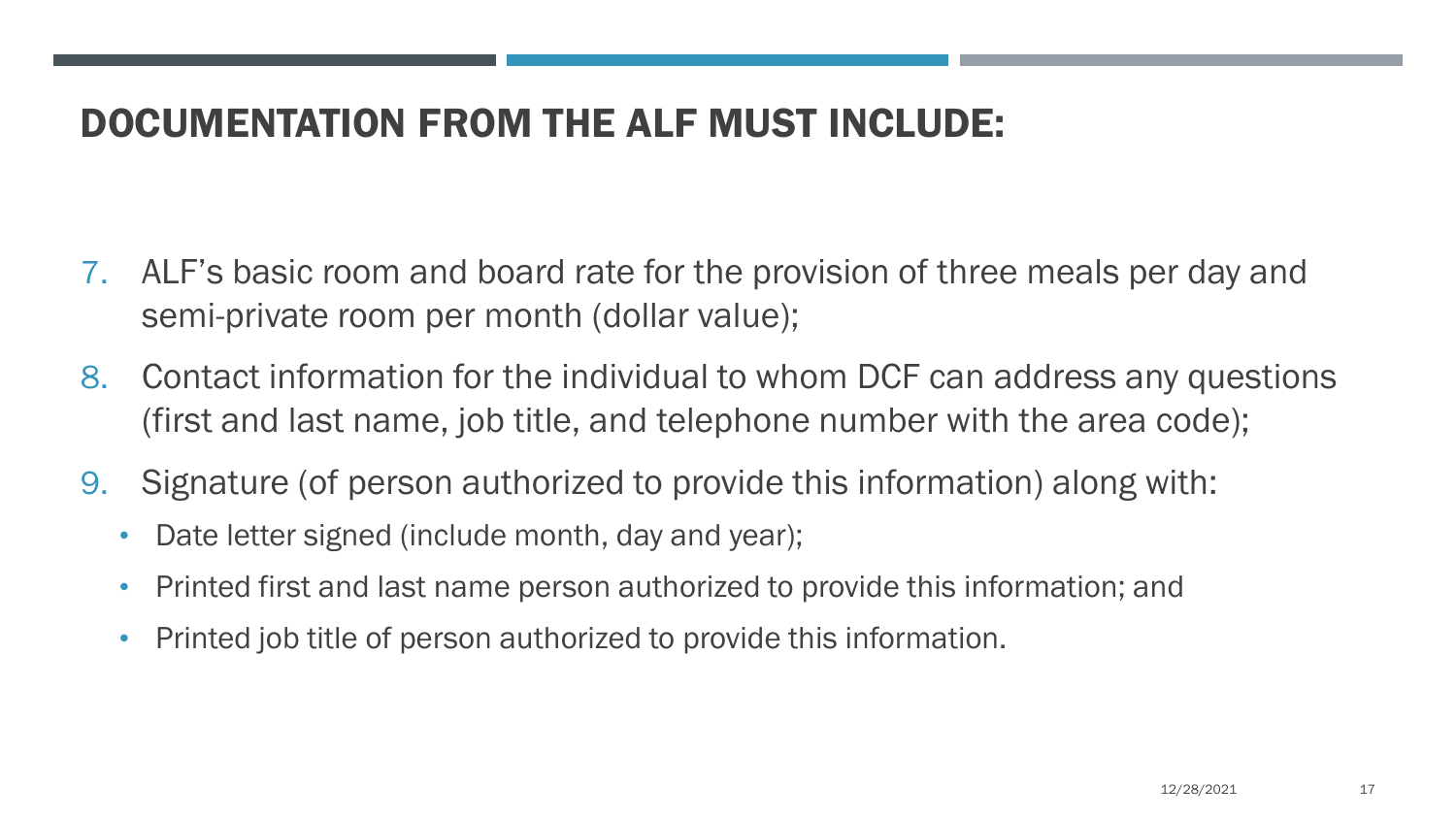## CAN THE ENROLLEE PROVIDE DCF WITH THE DOCUMENTATION?

Yes. Enrollees can submit documentation to DCF by:

- **Uploading files to [MyACCESS Account](https://dcf-access.dcf.state.fl.us/access/scrflhomepage.do?performAction=changeLocale&language=english) (enrollee's only); or**
- **Faxing documentation to 1-866-886-4342; or**
- **Mailing documentation to the:**

ACCESS Central Mail Center PO Box 1770 Ocala, FL 34478-1770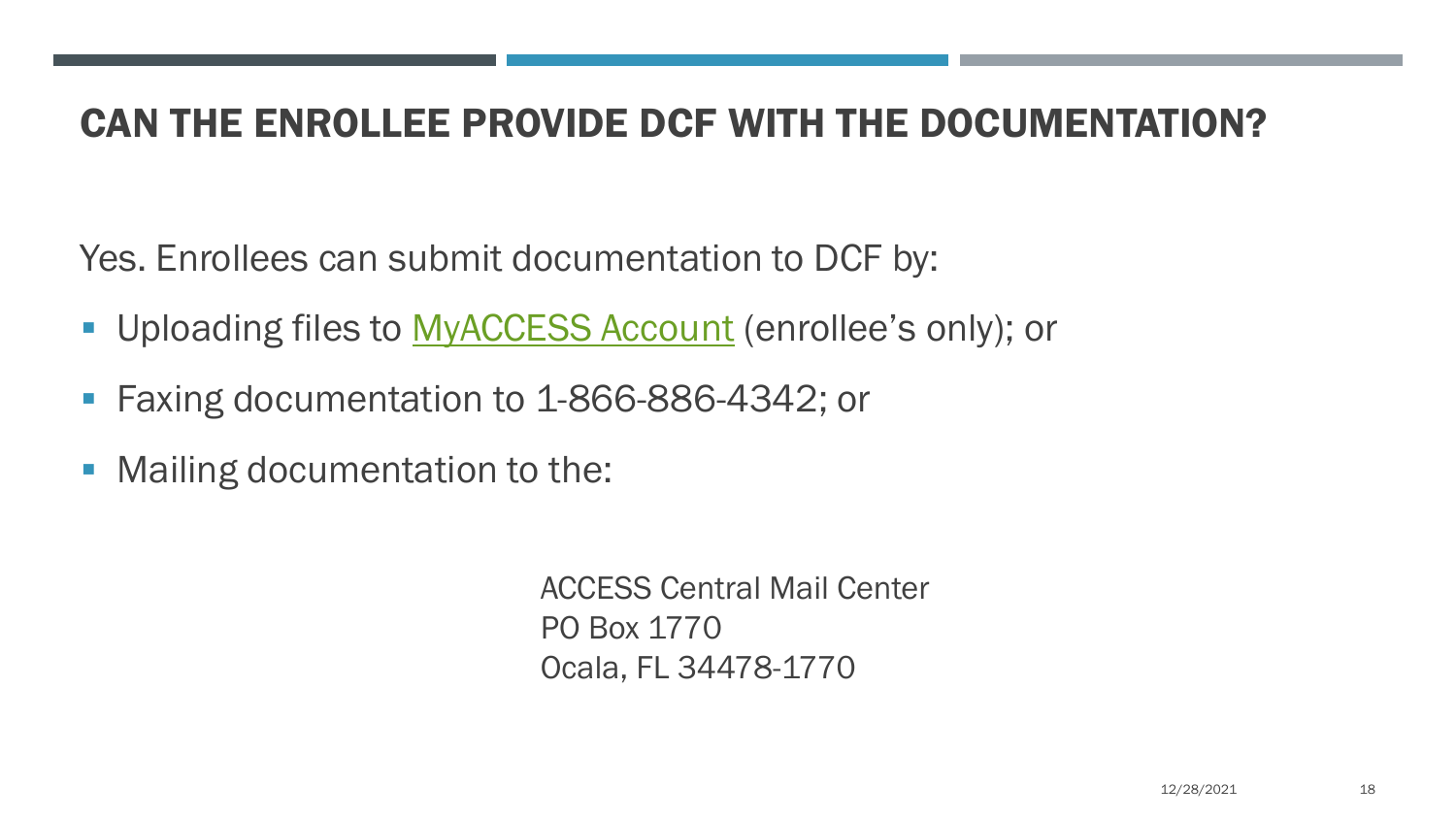### CAN DCF CHANGE THE AMOUNT OF THE PATIENT RESPONSIBILITY?

Yes. DCF can change the monthly amount of patient responsibility for one or more months.

For example, DCF may determine:

 A change in the amount of the enrollee's patient responsibility due to a change in the enrollee's income or due to a deduction for an allowable uncovered medical expense deduction (UMED).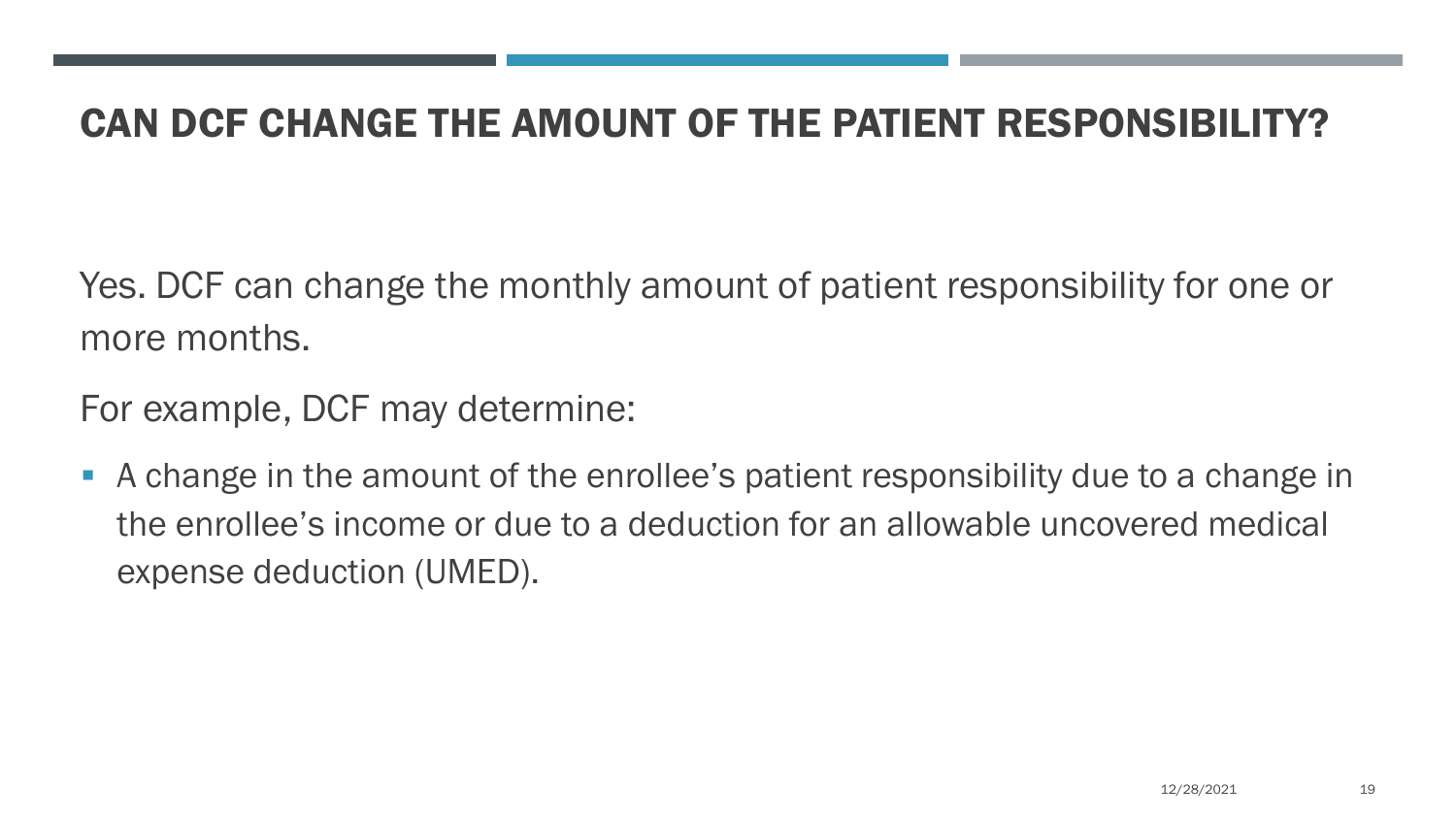#### WHAT IS AN UNCOVERED MEDICAL EXPENSE (UMED)?

An uncovered medical expense is a charge for a medically necessary service that is not covered by a third-party payer, Medicare, or the Medicaid program, the SMMC Managed Medical Assistance (MMA) program, or the SMMC LTC program.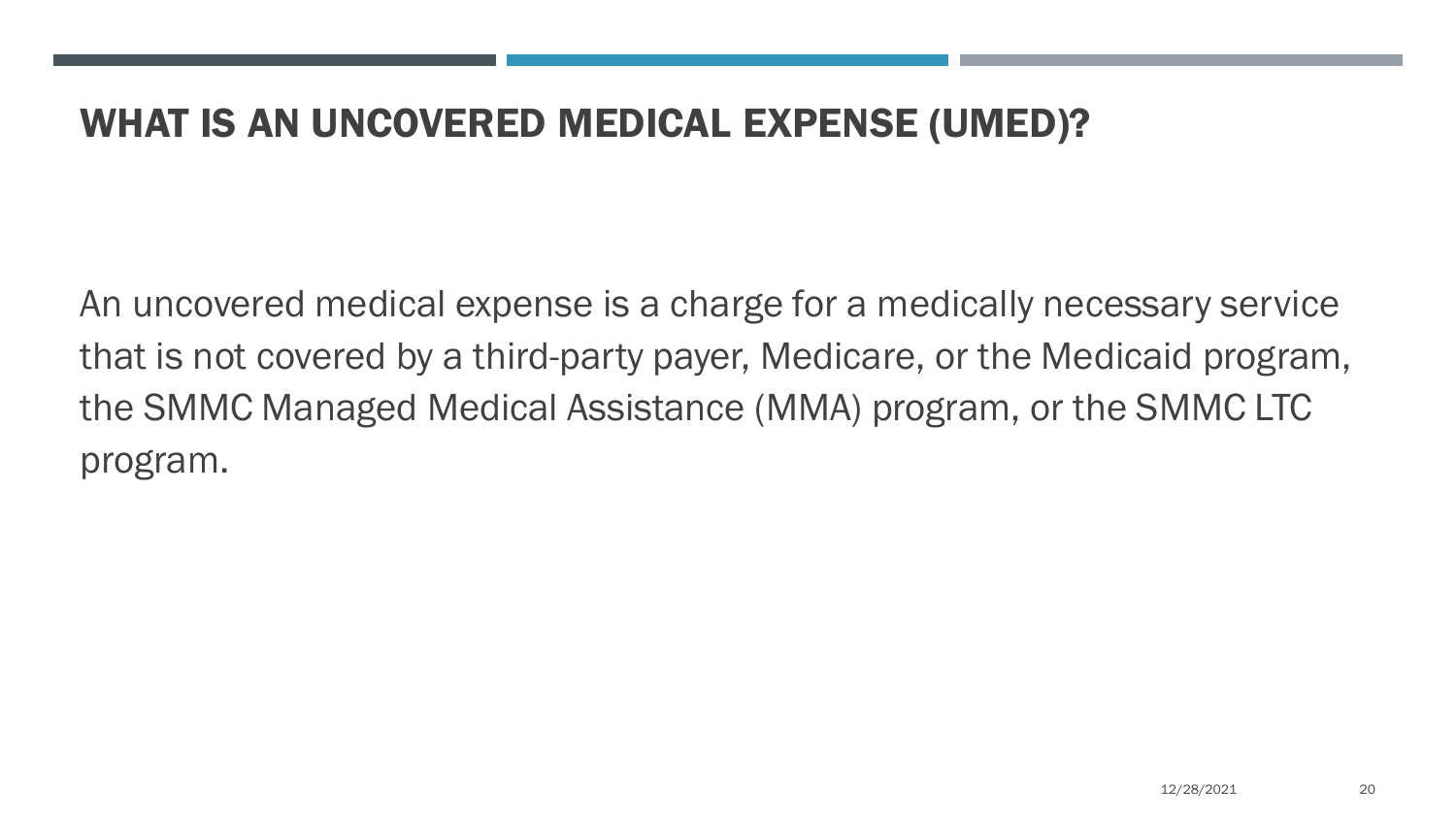#### WHAT IS AN UNCOVERED MEDICAL EXPENSE (UMED) DEDUCTION?

An uncovered medical expense (UMED) deduction is a credit received for outof-pocket medical expenses.

The deduction reduces the amount the individual's patient responsibility allowing them to keep more money to pay for uncovered medical expenses.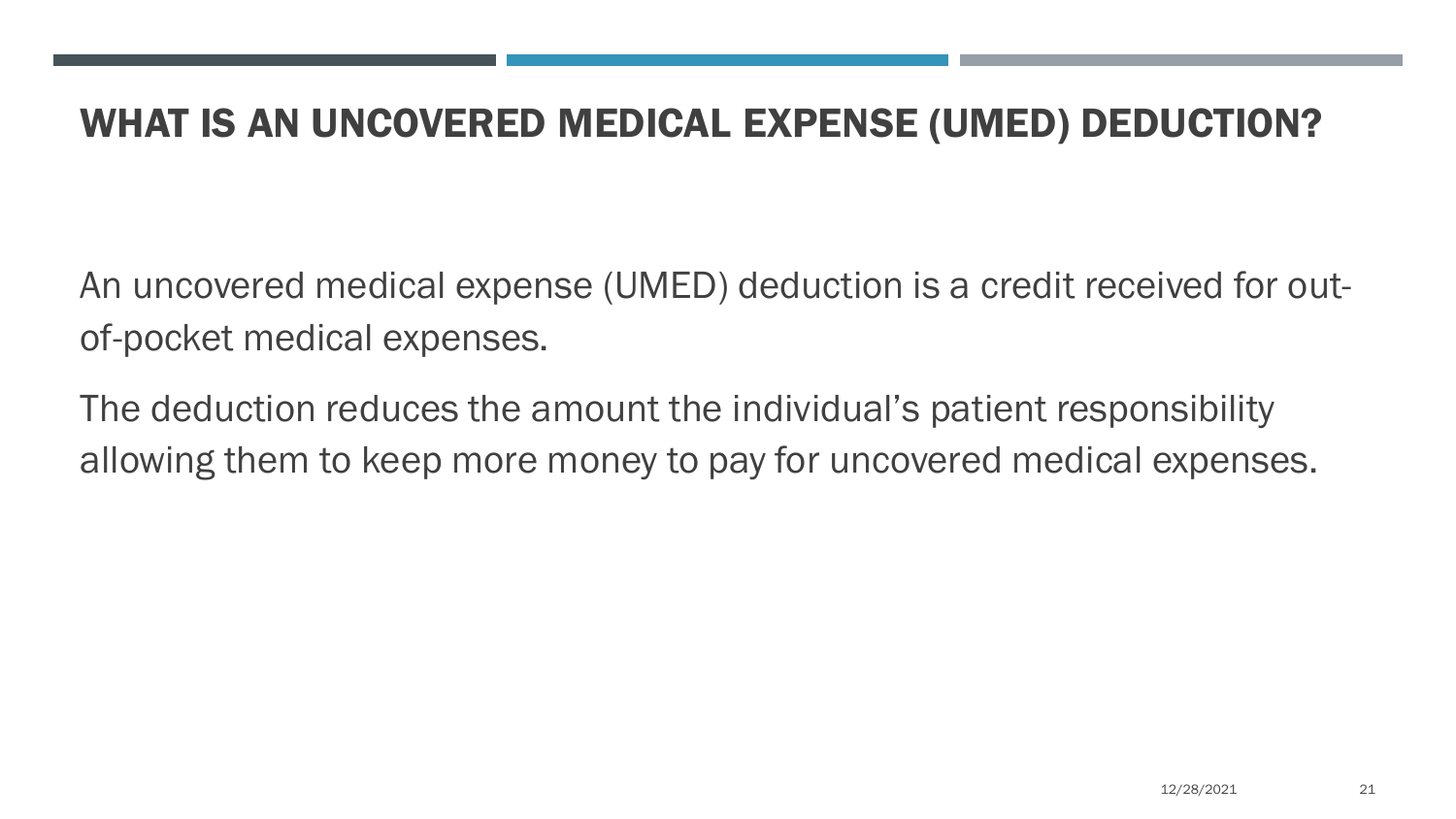## WHAT QUALIFIES AS UMED?

Any premium, deductible, or coinsurance charge for health insurance coverage; or other incurred medical expenses approved by DCF.

Examples of other medical expenses (if not covered by Medicaid) that can be deducted include medically necessary medical services or items, such as:

 dental services, hearing supplies and services, vision supplies and services, therapy services, over-the-counter medications, and certain medical supplies such as adult diapers, vitamins and nutritional supplements.

For more information on UMEDs: [SSI-Related Medicaid Programs Fact Sheet](https://www.myflfamilies.com/service-programs/access/docs/ssifactsheet.pdf)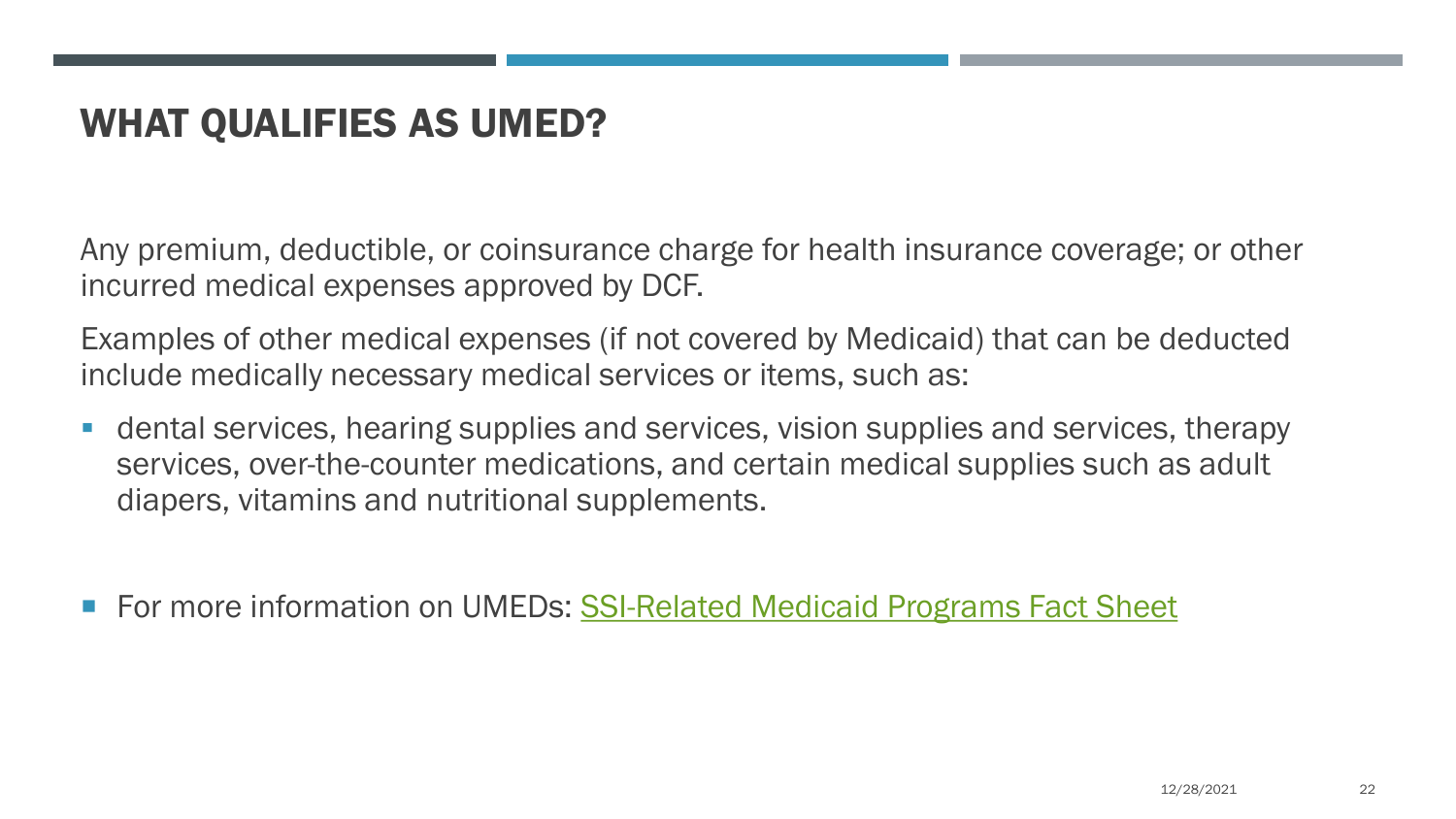## HOW ARE UMED REQUESTS SUBMITTED TO DCF?

Enrollees must notify DCF of what medical expenses (paid or unpaid) they must pay. Proof of the type(s) of expense, the cost, and proof that it was not paid by Medicare, Medicaid or a third party may be required.

It is important that new expenses or changes in current expenses are reported within ten days after receiving a bill/receipt:

- **Upload proof of medical expenses and other files to the enrollee's [MyACCESS Account;](https://dcf-access.dcf.state.fl.us/access/scrflhomepage.do?performAction=changeLocale&language=english)**
- Faxing 1-866-886-4342; or
- Mailing documentation to the:

ACCESS Central Mail Center PO Box 1770 Ocala, FL 34478-1770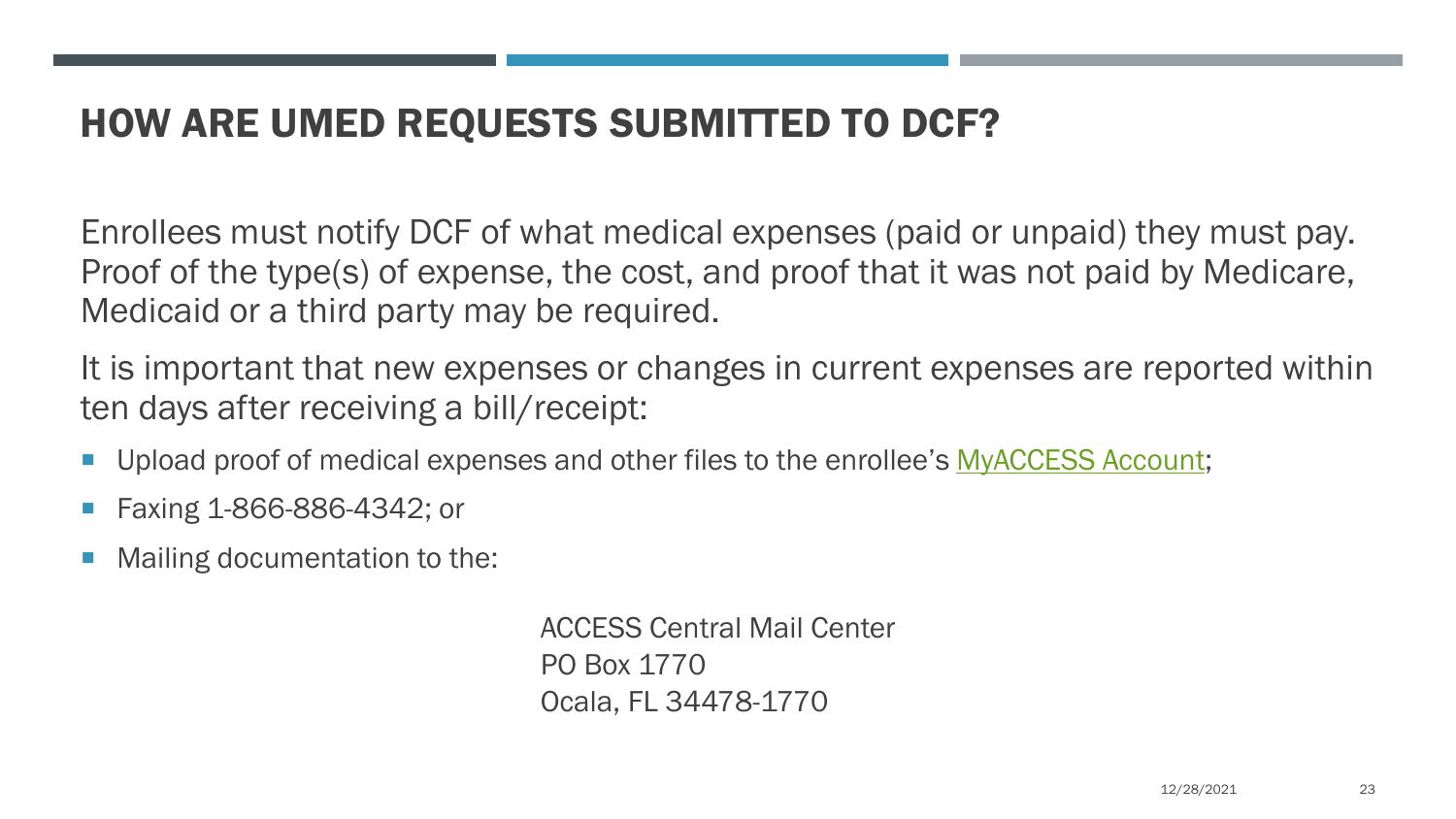#### DOES DCF NOTIFY ENROLLEES ABOUT CHANGES IN PATIENT RESPONSIBILITY?

Yes. DCF mails a Notice of Case Action (NOCA) to the enrollee when there is a change in the monthly amount of patient responsibility.

■ If DCF has a record of the enrollee's representative or SMMC LTC case manager, DCF will also mail a copy of the NOCA to those entities.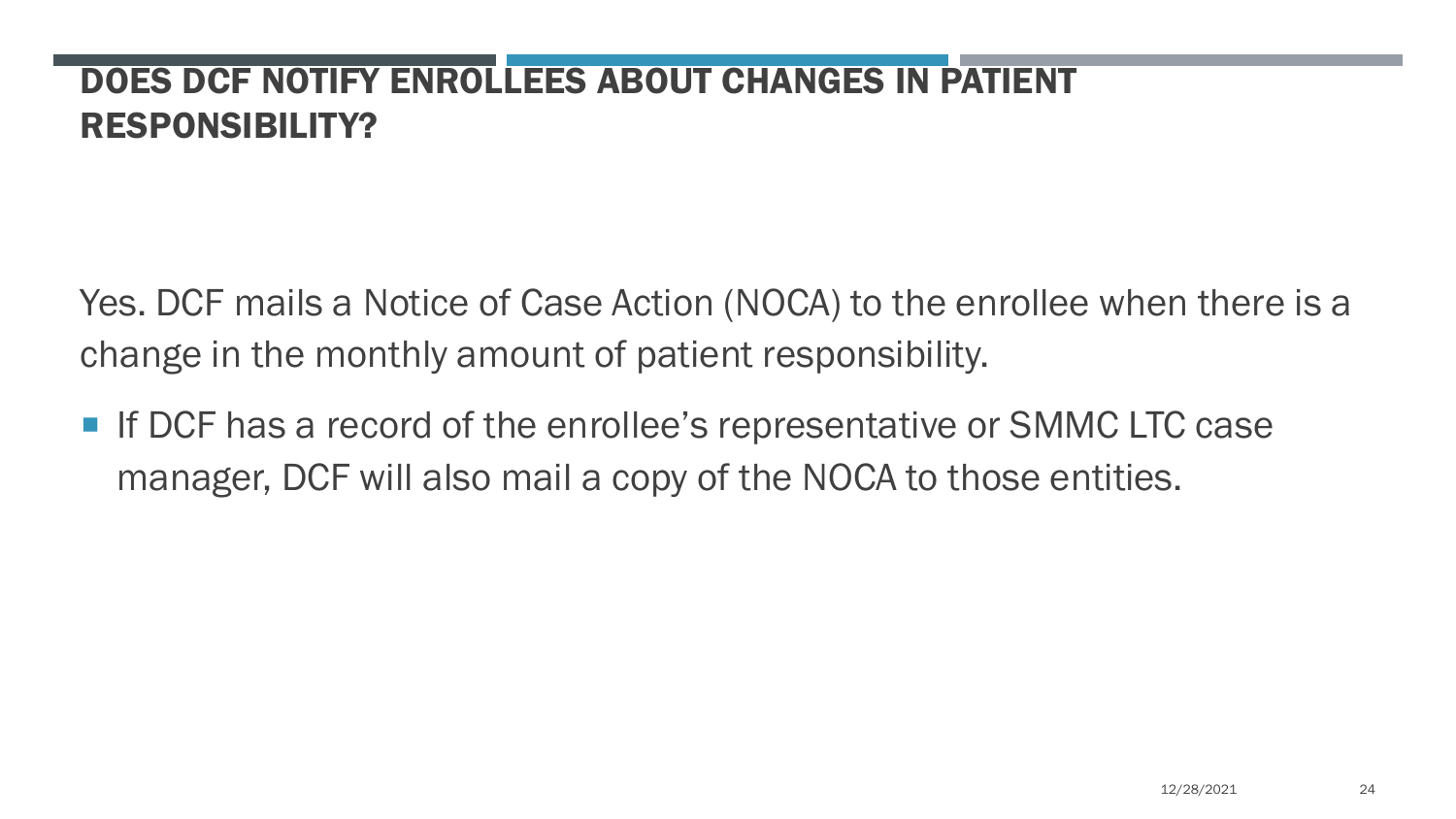## CAN INFORMATION ABOUT ENROLLEE'S PATIENT RESPONSIBILITY BE VIEWED ONLINE?

Yes. Health plans and providers may view enrollee patient responsibility information via the "DCF Provider View" option in the [Florida Medicaid Secure Provider Web Portal](http://portal.flmmis.com/FLPublic/Provider_ProviderServices/tabId/39/Default.aspx).

If you have questions about the information displayed in the DCF Provider View Guide you may call 850-300-4323.

Contact the Medicaid fiscal agent if you have questions about accessing DCF Provider View on the Medicaid Web Portal by calling 1-800-289-7799.